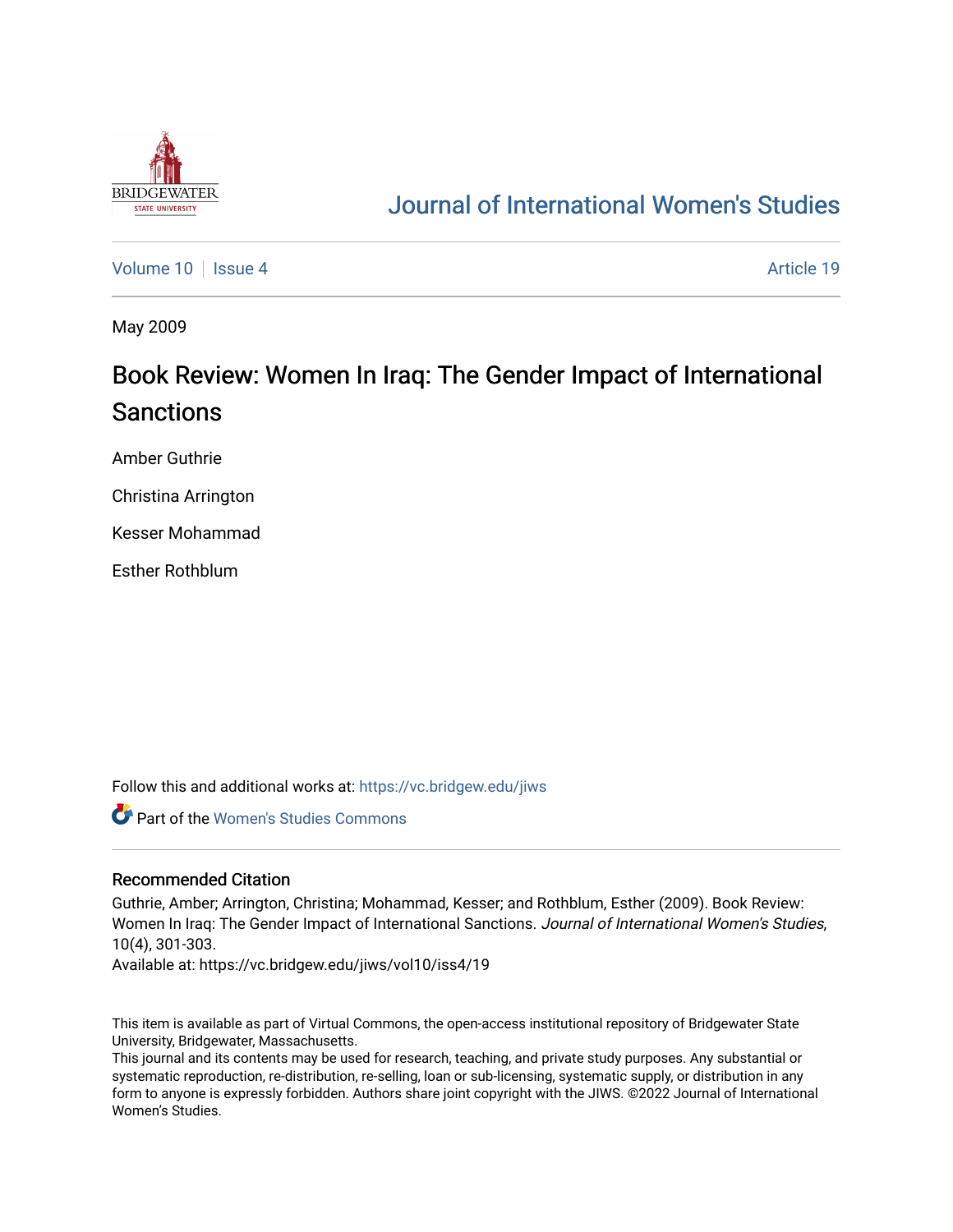This journal and its contents may be used for research, teaching and private study purposes. Any substantial or This journal and its contents may be used for research, reading and private study purposes. Any substantial or<br>systematic reproduction, re-distribution, re-selling, back or sub-licensing, systematic supply or distribution to anyone is expressly forbidden. ©2009 Journal of International Women's Studies.

#### *Women In Iraq: The Gender Impact of International Sanctions.*

Yasmin Husein Al-Jawaheri; 2008. London: I.B. Tauris & Co. 228 pages; contains index. \$25.35 (Paperback). \$70.88 (Hardcover).

### Reviewed by Amber Guthrie, Christina Arrington, Kesser Mohammad and Esther Rothblum<sup>1</sup>

"I felt as though the earth was shaking under my feet. Things were getting out of hand so suddenly. I started to realize that there was nothing that could help me through this again. My work at the school had become worthless. When there is no value in the work you do, it becomes a burden on you. However, I still hoped that the world would not let us down. First, I did not believe that more than thirty countries would bomb us, but it happened! Then, I did not want to believe that the sanctions would last for very long, but this has also happened! I realized that nothing is a history except our dreams for better lives"

Halimah (82-83)

Few social scientists embark on fieldwork in a nation at war; nonetheless, Yasmin Husein Al-Jawaheri's recent book is the culmination of five years spent interviewing 227 women in the battle-torn nation of Iraq. The interviewees ranged in age from 15 to 55 and represented a variety of educational, income, and family backgrounds. Al-Jawaheri extracts common threads from their stories to create a coherent narrative describing the various ways in which the economic sanctions on Iraq, in place from 1990 to 2003, affected women's labor force participation, education, psychological conditions, and family relationships.

Prior to sanctions, the Iraqi government injected a substantial portion of its oil revenue back into society through state-funded building projects, creating a welfare state that was "until recently among the most comprehensive and generous in the Arab World" (7). Since private employment was deemed socially unacceptable for women, the emergence of this extensive public sector in the 1980s opened up a myriad of new opportunities that profoundly shifted their economic outlook.

The nation also embraced education, proclaiming it within the exclusive purview of the state and taking steps to ensure equal access for all. Although the Iraqi government succeeded in raising the standards of education across the board, special attention was paid to female education; female illiteracy declined, while female enrollment in primary, secondary, vocational, and higher education institutions increased dramatically. As a result of the state's efforts, education was transformed "from a privilege into an entitlement" for all its citizens (58). This period also saw the passage of

-

<sup>&</sup>lt;sup>1</sup> Amber Guthrie, Christina Arrington and Kesser Mohammad are graduate students in the Women's Studies Department at San Diego State University, and Dr. Esther Rothblum is a Professor of Women's Studies at the same institution.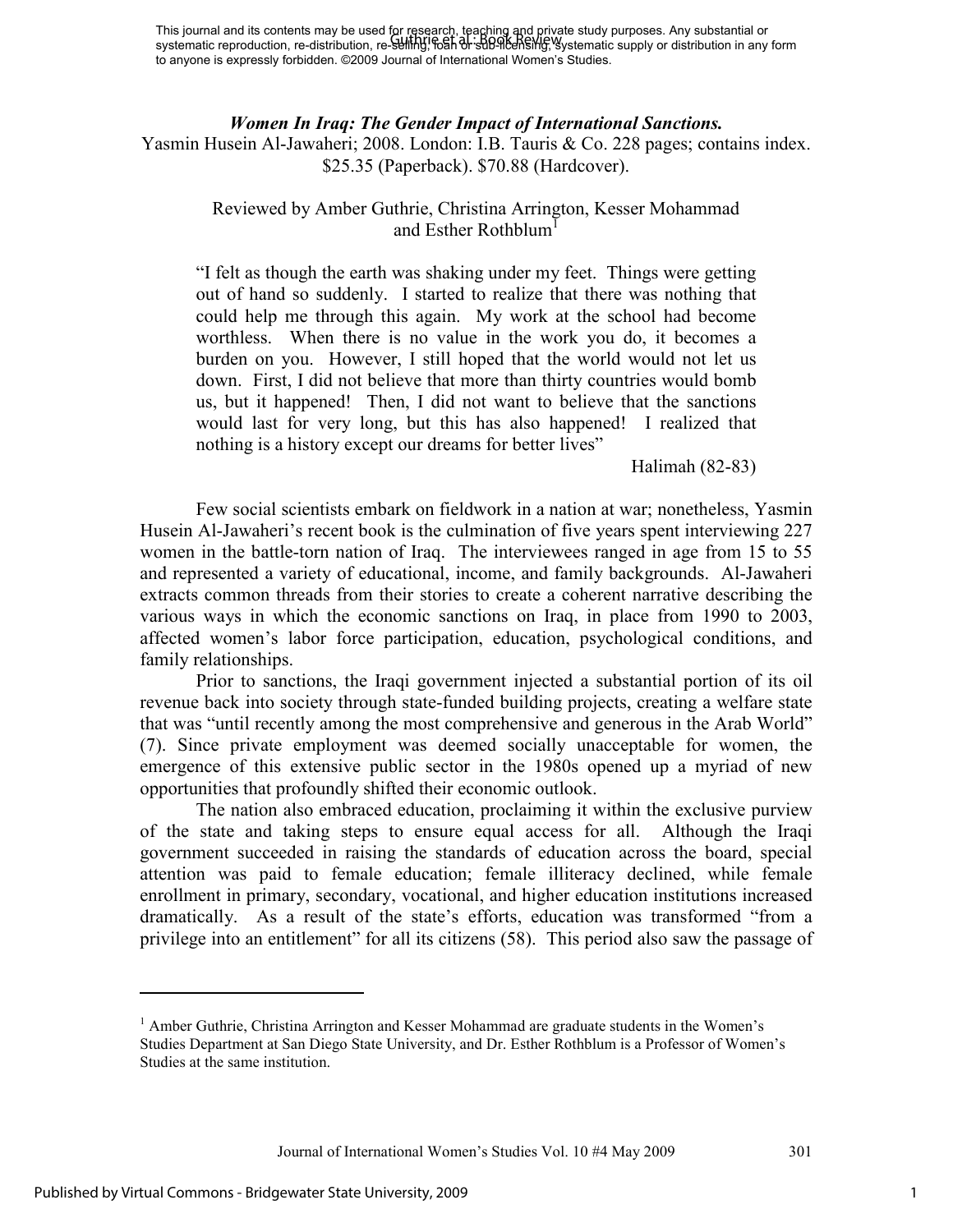increasingly progressive legislation regarding marriage, maternity leave, polygamy, and divorce, and other issues directly affecting women's roles in society.

Unfortunately, however, the United Nations' imposition of sanctions against Iraq signaled an end to this era of liberalization. The monetary crisis that followed plunged the entire Iraqi economy into chaos, but the negative repercussions struck women in the labor force more harshly than their male counterparts. Women still faced social restrictions against participation in private sector employment, but exorbitant inflation rendered government pay virtually useless. In addition, as the state found itself unable to support its labor expenditures it was forced to curtail previously-provided services like transportation, maternity leave, and child care, making public employment for women an untenable proposition.

The sanctions also directly affected women's access to education. In the immediate aftermath there were no monies allocated to education, and even when funding was reinstated later it never reached previous levels. The lack of finances created a brain drain as teachers and university professors left the country to seek employment elsewhere, and books and equipment soon became equally scarce.

With the government's ability to provide educational services to its citizens compromised, the private sector stepped in to fill the gap for those whose families were both willing and able to afford it. These lucky few (usually male) students were able to hire private tutors, while their less fortunate peers were forced to give up their education and find jobs to support their families. As Al-Jawaheri states, "In the vast disorder that had befallen the country under sanctions, women's rights were the easiest to sacrifice" (75). By 2000, the illiteracy rate among adult females was 77 percent.

In addition to these structural effects, the economic sanctions also directly impacted family relations in Iraq. The traditionally strong connectivity within Iraqi families degenerated as relatives separated through emigration and internal migration to less expensive regions. In addition, although many eligible men found themselves unable to support a spouse and children, marriage was still an important social expectation for women. This created pressure to marry Iraqi men living abroad, who were often strangers to the family and completely unknown to the woman in question. It also increased the practice of polygamy which, given the circumstances, seemed a more viable option to women seeking economic security and also served to address the growing gender imbalance as many Iraqi men either moved abroad or were killed in the wars.

Patriarchal control also intensified under the sanctions, resulting in increased violence across the board. The rise in domestic violence was a result of the economic uncertainty and left women more vulnerable than ever before. Since responsibility for divorced women reverted back to already-struggling relatives, there was additional family pressure to remain in abusive relationships. Many families were unable to support their more vulnerable members, and structural violence increased as women were forced into prostitution and begging for survival. Street violence, including abductions and gang activity, also became more common. This state of fear and violence affected women's psychological well-being and many women began to veil themselves or wear shapeless garments as protection against being harassed or attacked. The lack of basic essentials causes high levels of stress "resulting from the inability of people to act upon their circumstances to remove or mitigate the source of such tensions" (121)

2